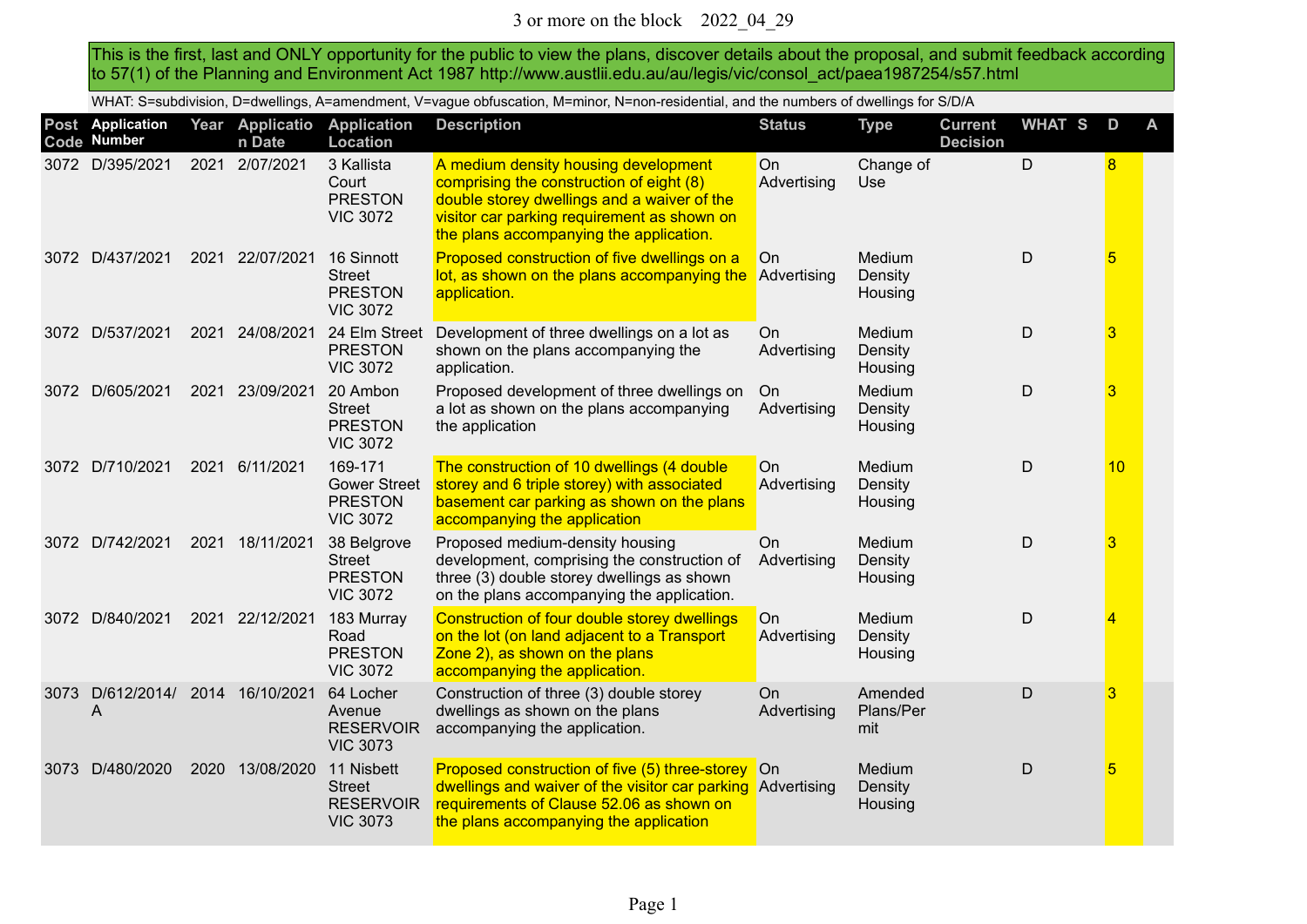3 or more on the block 2022\_04\_29

| 3073 | D/681/2020      |      | 2020 16/11/2020 | 8 Balfour<br><b>Street</b><br><b>RESERVOIR</b><br><b>VIC 3073</b>   | A variation to the registered restrictive<br>covenant (created by Instrument<br>No.1552779) on the Certificate of Title for Lot<br>1019 on Plan of Subdivision 008481 to allow<br>the construction of more than one (1) dwelling<br>on the site, as detailed on the application<br>documents proposing the construction of<br>three (3) double-storey dwellings | On<br>Advertising  | Medium<br>Density<br>Housing | S           | D | 3 |
|------|-----------------|------|-----------------|---------------------------------------------------------------------|-----------------------------------------------------------------------------------------------------------------------------------------------------------------------------------------------------------------------------------------------------------------------------------------------------------------------------------------------------------------|--------------------|------------------------------|-------------|---|---|
|      | 3073 D/277/2021 |      | 2021 27/05/2021 | 7 Dumbarton<br><b>Street</b><br><b>RESERVOIR</b><br><b>VIC 3073</b> | Proposed construction of four dwellings, as<br>shown on the plans accompanying the<br>application.                                                                                                                                                                                                                                                              | On<br>Advertising  | Medium<br>Density<br>Housing | D           |   | 4 |
|      | 3073 D/31/2021  |      | 2021 1/02/2021  | 11 Dorrington<br>Avenue<br><b>RESERVOIR</b><br><b>VIC 3073</b>      | Proposed construction of three dwellings, as<br>shown on the plans accompanying the<br>application.                                                                                                                                                                                                                                                             | On.<br>Advertising | Medium<br>Density<br>Housing | $\mathsf D$ |   | 3 |
|      | 3073 D/334/2021 | 2021 | 15/06/2021      | 90 Edwardes<br><b>Street</b><br><b>RESERVOIR</b><br><b>VIC 3073</b> | Proposed construction of 8 new dwellings (4<br>double storey; 4 triple storey) on land affected Advertising<br>by the Design and Development Overlay<br>(DDO18) as shown on the plans<br>accompanying the application                                                                                                                                           | <b>On</b>          | Medium<br>Density<br>Housing | D           |   | 8 |
|      | 3073 D/439/2021 | 2021 | 23/07/2021      | 13 Dundee<br><b>Street</b><br><b>RESERVOIR</b><br><b>VIC 3073</b>   | A medium density housing development<br>comprising the construction of (5) double<br>storey dwellings on land in the General<br>Residential Zone - Schedule 1 as shown on<br>the submitted plans                                                                                                                                                                | On<br>Advertising  | Medium<br>Density<br>Housing | $\mathsf D$ |   | 5 |
|      | 3073 D/507/2021 | 2021 | 15/08/2021      | <b>RESERVOIR</b><br><b>VIC 3073</b>                                 | 40 York Street Proposed construction of three (3) double<br>storey dwellings as shown on the plans<br>accompanying the application                                                                                                                                                                                                                              | On<br>Advertising  | Medium<br>Density<br>Housing | $\mathsf D$ |   | 3 |
|      | 3073 D/675/2021 |      | 2021 25/10/2021 | 66 Seston<br><b>Street</b><br><b>RESERVOIR</b><br><b>VIC 3073</b>   | Proposed 4 double storey townhouse<br>development as shown on the plans<br>accompanying the application                                                                                                                                                                                                                                                         | On<br>Advertising  | Medium<br>Density<br>Housing | D           |   | 4 |
|      | 3073 D/713/2021 |      | 2021 8/11/2021  | 205 Spring<br><b>Street</b><br><b>RESERVOIR</b><br><b>VIC 3073</b>  | Construct a medium density housing<br>development comprising of three (3) double<br>storey dwellings as shown on the plans<br>accompanying the application                                                                                                                                                                                                      | On<br>Advertising  | Medium<br>Density<br>Housing | D           |   | 3 |
|      | 3073 D/781/2021 |      | 2021 7/12/2021  | 6 St Vigeons<br>Road<br><b>RESERVOIR</b><br><b>VIC 3073</b>         | Proposed construction of three (3) double<br>storey dwellings as shown on the plans<br>accompanying the application                                                                                                                                                                                                                                             | On<br>Advertising  | Medium<br>Density<br>Housing | $\mathsf D$ |   | 3 |